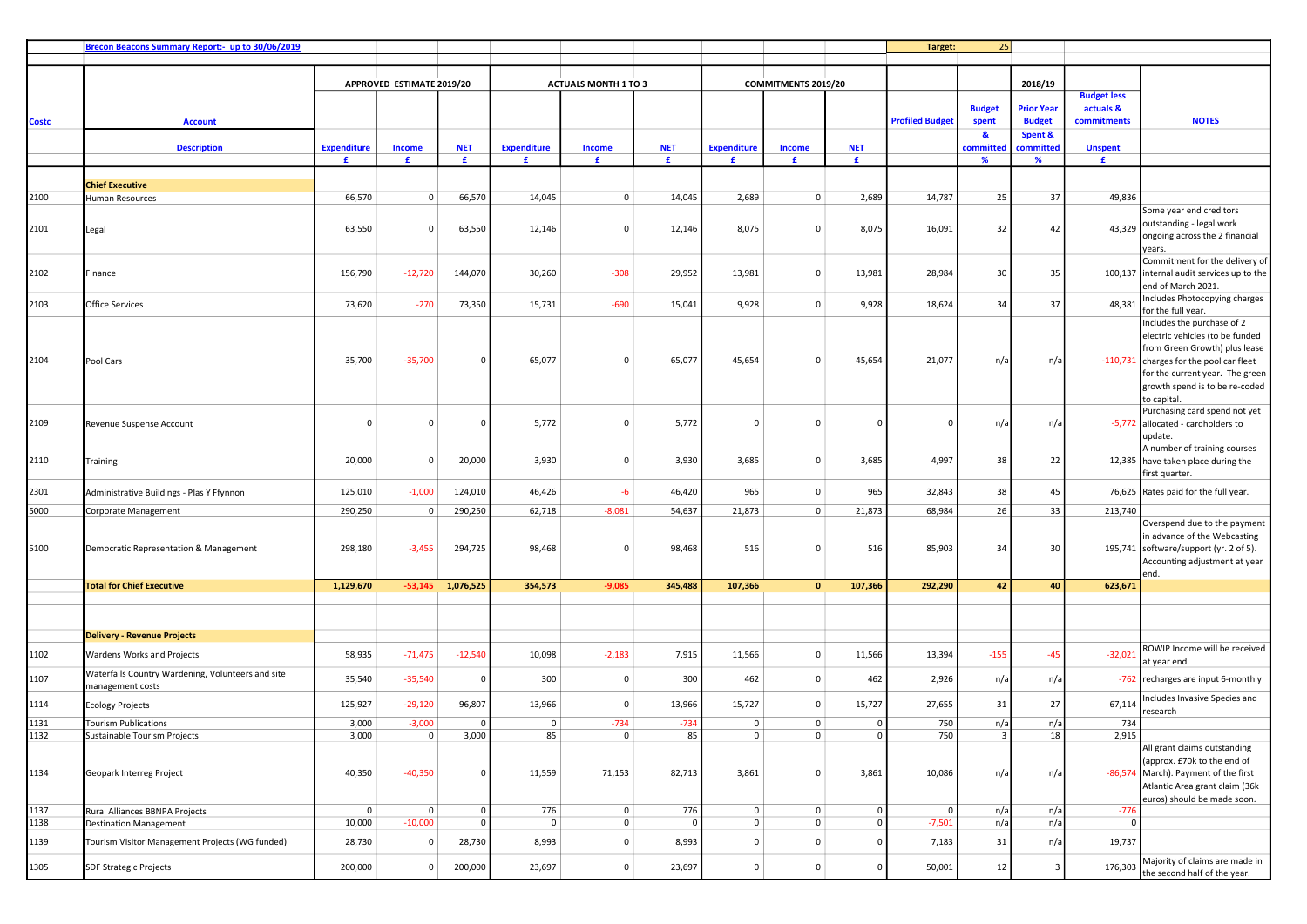|              |                                                                       |                    | APPROVED ESTIMATE 2019/20 |            |                    | <b>ACTUALS MONTH 1 TO 3</b> |            |                    | <b>COMMITMENTS 2019/20</b> |            |                        |               | 2018/19           |                    |                                                     |
|--------------|-----------------------------------------------------------------------|--------------------|---------------------------|------------|--------------------|-----------------------------|------------|--------------------|----------------------------|------------|------------------------|---------------|-------------------|--------------------|-----------------------------------------------------|
|              |                                                                       |                    |                           |            |                    |                             |            |                    |                            |            |                        |               |                   | <b>Budget less</b> |                                                     |
|              |                                                                       |                    |                           |            |                    |                             |            |                    |                            |            |                        | <b>Budget</b> | <b>Prior Year</b> | actuals &          |                                                     |
| <b>Costc</b> | <b>Account</b>                                                        |                    |                           |            |                    |                             |            |                    |                            |            | <b>Profiled Budget</b> | spent         | <b>Budget</b>     | commitments        | <b>NOTES</b>                                        |
|              |                                                                       |                    |                           |            |                    |                             |            |                    |                            |            |                        |               | Spent &           |                    |                                                     |
|              | <b>Description</b>                                                    | <b>Expenditure</b> | Income                    | <b>NET</b> | <b>Expenditure</b> | <b>Income</b>               | <b>NET</b> | <b>Expenditure</b> | Income                     | <b>NET</b> |                        | committed     | committed         | <b>Unspent</b>     |                                                     |
|              |                                                                       |                    |                           |            |                    |                             |            |                    |                            |            |                        |               |                   |                    |                                                     |
| 1309         | Volunteer Co-ordinator projects                                       | 1,650              | $\Omega$                  | 1,650      | $\Omega$           | $\Omega$                    |            | <sup>0</sup>       | $\Omega$                   |            | 411                    |               | $\Omega$          | 1,650              |                                                     |
| 1310         | Social Inclusion Work                                                 | 6.448              | $-6.448$                  |            | 351                | $-858$                      | $-507$     | $\Omega$           | $\Omega$                   |            | $-903$                 | $n/\tilde{c}$ | n/a               | 507                |                                                     |
| 1313         | Get Into the Beacons Project                                          | 35,792             | $-35,792$                 |            | 22,160             | 44,047                      | 66,207     | 659                |                            | 659        | $-5.425$               | n/i           | n/a               | $-66.866$          | Outstanding year end debtor<br>paid in July (£48k). |
| 1314         | Small Steps Project                                                   | 25,580             | $\Omega$                  | 25,580     | 6.067              | $\Omega$                    | 6,067      | $\Omega$           | $\Omega$                   |            | 6.396                  | 24            | n/a               | 19,513             |                                                     |
| 1315         | Place Plans Project                                                   | 13,330             | $\Omega$                  | 13,330     | 2,291              | $\Omega$                    | 2,291      | $\Omega$           |                            |            | 5,581                  | 17            | n/a               | 11,039             |                                                     |
| 1316         | Active Ageing Project (Sport Wales)                                   | 29,280             | $-28.480$                 | 800        | 8,085              | $-12,907$                   | $-4,822$   |                    |                            |            | 7,324                  | $-603$        | n/a               |                    | 5,622 Grant paid in advance.                        |
| 1400         | Ecology Projects BMP - Bracken Management BW lead                     | 80,288             | $-80,288$                 |            | $\Omega$           | $\Omega$                    | $\Omega$   | 162,620            | $\Omega$                   | 162,620    | 80,288                 | $n/\tilde{c}$ | n/a               | $-162,620$         |                                                     |
| 1401         | Ecology Projects BMP - Peatland Restoration RB lead                   | 10,000             | $-10,000$                 |            |                    | $\Omega$                    |            |                    | $\Omega$                   |            | 10,000                 | $n/\tilde{c}$ | n/a               |                    |                                                     |
| 1402         | Ecology Projects BMP - Payment for Ecosystem Services<br>PS lead      | $\Omega$           |                           |            | 3,951              | $\Omega$                    | 3,951      | 23,708             |                            | 23,708     |                        | n/i           | n/a               | $-27,659$          | All outstanding grant claims                        |
| 1403         | Ecology Projects BMP - Education Plan SW lead                         | 10,200             | $-10,200$                 |            | 275                | $\Omega$                    | 275        | 1,220              | $\Omega$                   | 1,220      | 10,200                 | $n/\tilde{c}$ | n/a               | $-1,495$           | have been paid by the Welsh                         |
| 1404         | Ecology Projects BMP - Ambassadors RT lead                            | 1,500              | $-1,500$                  |            | 2,332              | $\Omega$                    | 2,332      | 539                |                            | 539        | 1.500                  | n/a           | n/a               | $-2,871$           | Government. Commitments for                         |
| 1405         | Ecology Projects BMP - Investing in Skills BW lead                    | 30,000             | $-30,000$                 |            |                    |                             |            | $\Omega$           |                            |            | 30,000                 | n/a           | n/a               |                    | the ongoing work including                          |
| 1406         | Ecology Projects BMP - Rangers BW lead                                | 70,993             | $-70,993$                 |            | $\Omega$           | $\Omega$                    | $\Omega$   | $\Omega$           | $\Omega$                   |            | 17.748                 | $n/\tilde{c}$ | n/a               |                    | bracken control contracts.                          |
| 1407         | Ecology Projects BMP - Programme Monitoring and<br>Evaluation BW lead | 18,651             | $-18,651$                 |            | 3,766              | $\Omega$                    | 3,766      | 18,603             |                            | 18,603     | 18,651                 | $n/\tilde{c}$ | n/a               | $-22,369$          |                                                     |
| 1408         | Ecology Projects BMP - Public Relations SW lead                       | 4,000              | $-4.000$                  |            | $\Omega$           | $\mathbf 0$                 |            | $\Omega$           | $\Omega$                   |            | 2,500                  | n/a           | n/a               |                    |                                                     |
| 1409         | Ecology Projects BMP - Project Administration BW lead                 | 27,129             | $-27,129$                 |            | 5,479              | $\Omega$                    | 5,479      | 559                |                            | 559        | 4.382                  | $n/\tilde{c}$ | n/a               | $-6.038$           |                                                     |
| 4404         | <b>Green Growth Revenue Element</b>                                   | 25,000             | $\Omega$                  | 25,000     | $\Omega$           | $\Omega$                    |            | $\Omega$           | $\Omega$                   |            | 25,000                 | $\Omega$      | n/a               |                    | 25,000 subject to revision                          |
|              | <b>Total for Delivery - Revenue Projects</b>                          | 895,323            | $-512.966$                | 382,357    | 124,231            | 98,518                      | 222,750    | 239,524            | $\Omega$                   | 239,524    | 318,897                | 121           | 156               | $-79,917$          |                                                     |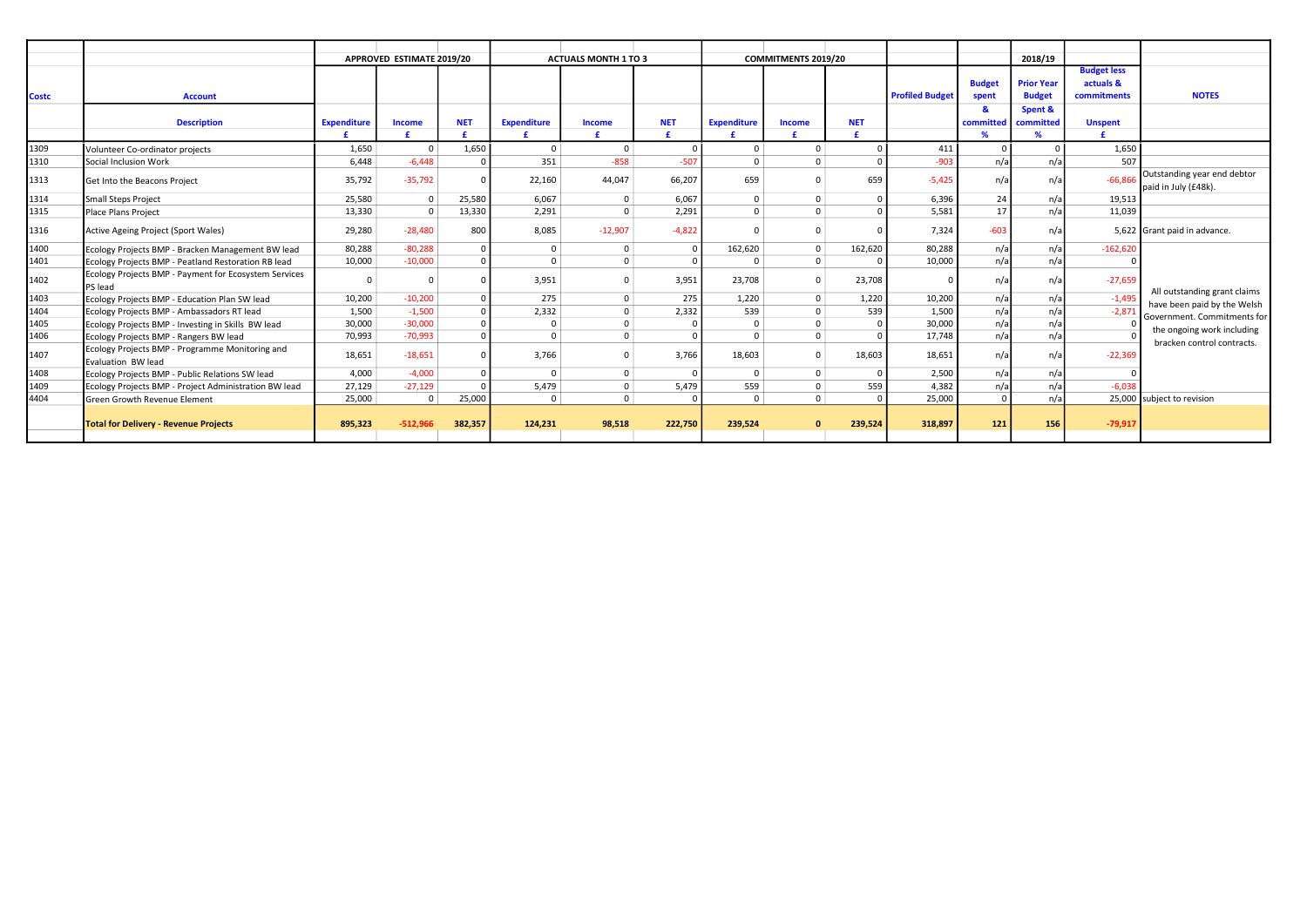|              |                                                    |                    | APPROVED ESTIMATE 2019/20 |            |                    | <b>ACTUALS MONTH 1 TO 3</b> |                |                    | <b>COMMITMENTS 2019/20</b> |            |                        |                | 2018/19           |                                 |                                         |
|--------------|----------------------------------------------------|--------------------|---------------------------|------------|--------------------|-----------------------------|----------------|--------------------|----------------------------|------------|------------------------|----------------|-------------------|---------------------------------|-----------------------------------------|
|              |                                                    |                    |                           |            |                    |                             |                |                    |                            |            |                        | <b>Budget</b>  | <b>Prior Year</b> | <b>Budget less</b><br>actuals & |                                         |
| <b>Costc</b> | <b>Account</b>                                     |                    |                           |            |                    |                             |                |                    |                            |            | <b>Profiled Budget</b> | spent          | <b>Budget</b>     | commitments                     | <b>NOTES</b>                            |
|              |                                                    |                    |                           |            |                    |                             |                |                    |                            |            |                        | <b>R</b>       | Spent &           |                                 |                                         |
|              | <b>Description</b>                                 | <b>Expenditure</b> | Income                    | <b>NET</b> | <b>Expenditure</b> | Income                      | <b>NET</b>     | <b>Expenditure</b> | <b>Income</b>              | <b>NET</b> |                        | committed      | committed         | <b>Unspent</b>                  |                                         |
|              |                                                    | £                  | £                         | £          | £                  | £                           | £              | £                  | £.                         | £          |                        | %              | $\%$              | £.                              |                                         |
|              |                                                    |                    |                           |            |                    |                             |                |                    |                            |            |                        |                |                   |                                 |                                         |
|              |                                                    |                    |                           |            |                    |                             |                |                    |                            |            |                        |                |                   |                                 |                                         |
|              | <b>Delivery - Other</b>                            |                    |                           |            |                    |                             |                |                    |                            |            |                        |                |                   |                                 |                                         |
|              |                                                    |                    |                           |            |                    |                             |                |                    |                            |            |                        |                |                   |                                 | Commitments include year 3              |
|              |                                                    |                    |                           |            |                    |                             |                |                    |                            |            |                        |                |                   |                                 | (of 3) of the Microsoft licence         |
| 2200         | Information Technology                             | 250,920            | $-11,530$                 | 239,390    | 89,097             | $\Omega$                    | 89,097         | 28,017             | $\Omega$                   | 28,017     | 112,405                | 49             | 90                |                                 | 122,276 agreement (approx. £25k)        |
|              |                                                    |                    |                           |            |                    |                             |                |                    |                            |            |                        |                |                   |                                 | which will be carried into next         |
|              |                                                    |                    | $\mathbf 0$               | 39,000     | $\mathbf 0$        |                             | $\overline{0}$ | $\mathbf{0}$       | $\mathbf{0}$               | $\Omega$   | 32,250                 | $^{\circ}$     |                   |                                 | vear.                                   |
| 3104<br>3120 | National Park Management Plan<br>Park Plan Officer | 39,000<br>46,720   | $\Omega$                  | 46,720     | 7,961              | $\mathbf 0$<br>$\mathbf 0$  | 7,961          | $\Omega$           | $\mathbf 0$                | $\Omega$   | 11,890                 | 17             | n/a<br>25         | 39,000                          | 38,759 Officer started in May 2019.     |
|              | <b>Total for Delivery - Other</b>                  | 336,640            | $-11,530$                 | 325,110    | 97,058             | $\mathbf{0}$                | 97,058         | 28,017             | $\mathbf{0}$               | 28,017     | 156,545                | 38             | 76                | 200,035                         |                                         |
|              |                                                    |                    |                           |            |                    |                             |                |                    |                            |            |                        |                |                   |                                 |                                         |
|              |                                                    |                    |                           |            |                    |                             |                |                    |                            |            |                        |                |                   |                                 |                                         |
|              |                                                    |                    |                           |            |                    |                             |                |                    |                            |            |                        |                |                   |                                 |                                         |
|              | Countryside - Natural Resources                    |                    |                           |            |                    |                             |                |                    |                            |            |                        |                |                   |                                 |                                         |
| 1100         | Wardens Management, Staff and Running Costs        | 524,690            | $-29,740$                 | 494,950    | 122,017            | $\mathbf 0$                 | 122,017        | 2,451              | $\mathbf{0}$               | 2,451      | 184,402                | 25             | 22                | 370,482                         |                                         |
|              |                                                    |                    |                           |            |                    |                             |                |                    |                            |            |                        |                |                   |                                 | Rent paid in advance to the end         |
| 1101         | Wardens' Depot                                     | 42,210             | $\Omega$                  | 42,210     | 20,445             | $\mathbf 0$                 | 20,445         | $\Omega$           | $\Omega$                   |            | 10,926                 | 48             | 68                |                                 | 21,765 of September. Rates for the full |
|              |                                                    |                    |                           |            |                    |                             |                |                    |                            |            |                        |                |                   |                                 | year paid.                              |
| 1108         | Wardens estate management                          | 30,000             | $\mathbf 0$               | 30,000     | $\overline{0}$     | $\Omega$                    | $\overline{0}$ | $\Omega$           | $\mathbf{0}$               | $\Omega$   | 30,000                 | $\overline{0}$ | n/a               | 30,000                          | spend planned for later in the          |
|              |                                                    |                    |                           |            |                    |                             |                |                    |                            |            |                        |                |                   |                                 | Canal & Rivers Trust paid £25k          |
| 1109         | <b>Access Officer</b>                              | 128,084            | $-42,374$                 | 85,710     | 19,286             | $-21,370$                   | $-2,084$       | 5,099              | $\Omega$                   | 5,099      | 7,948                  | $\Delta$       | 25                |                                 | 82,695 in advance of works re Towpath   |
|              |                                                    |                    |                           |            |                    |                             |                |                    |                            |            |                        |                |                   |                                 | improvements.                           |
|              |                                                    |                    |                           |            |                    |                             |                |                    |                            |            |                        |                |                   |                                 | ROWIP Income received at year           |
| 1110         | Public Rights Of Way                               | 87,640             | $-31,960$                 | 55,680     | 22,005             | $-1,337$                    | 20,668         | 223                | $\mathbf{0}$               | 223        | 21,457                 | 38             | 29                | 34,789                          | ∍nd                                     |
|              |                                                    |                    |                           |            |                    |                             |                |                    |                            |            |                        |                |                   |                                 | Includes PO for Asset Gazetteer         |
|              |                                                    |                    |                           |            |                    |                             |                |                    |                            |            |                        |                |                   |                                 | and Valuation work. £12k                |
| 1200         | Countryside Manager                                | 101,210            | $\Omega$                  | 101,210    | 15,279             | $-2,500$                    | 12,779         | 26,528             | $\Omega$                   | 26,528     | 31,128                 | 39             | 25                | 61,903                          | budget set for digitisation of          |
|              |                                                    |                    |                           |            |                    |                             |                |                    |                            |            |                        |                |                   |                                 | records (PO needs to be                 |
|              |                                                    |                    |                           |            |                    |                             |                |                    |                            |            |                        |                |                   |                                 | created once work has been              |
|              |                                                    |                    |                           |            |                    |                             |                |                    |                            |            |                        |                |                   |                                 | contracted).                            |
| 1220         | Ecology                                            | 116,380            | $\overline{0}$            | 116,380    | 28,674             | $\overline{0}$              | 28,674         | $\mathbf{0}$       | $\mathbf 0$                | $\circ$    | 31,695                 | 25             | 25                | 87,706                          |                                         |
|              | <b>Total for Countryside - Natural Resources</b>   | 1,030,214          | $-104,074$                | 926,140    | 227,706            | $-25,207$                   | 202,499        | 34,301             | $\Omega$                   | 34,301     | 317,556                | 26             | 30                | 689,340                         |                                         |
|              |                                                    |                    |                           |            |                    |                             |                |                    |                            |            |                        |                |                   |                                 |                                         |
|              |                                                    |                    |                           |            |                    |                             |                |                    |                            |            |                        |                |                   |                                 |                                         |
|              |                                                    |                    |                           |            |                    |                             |                |                    |                            |            |                        |                |                   |                                 |                                         |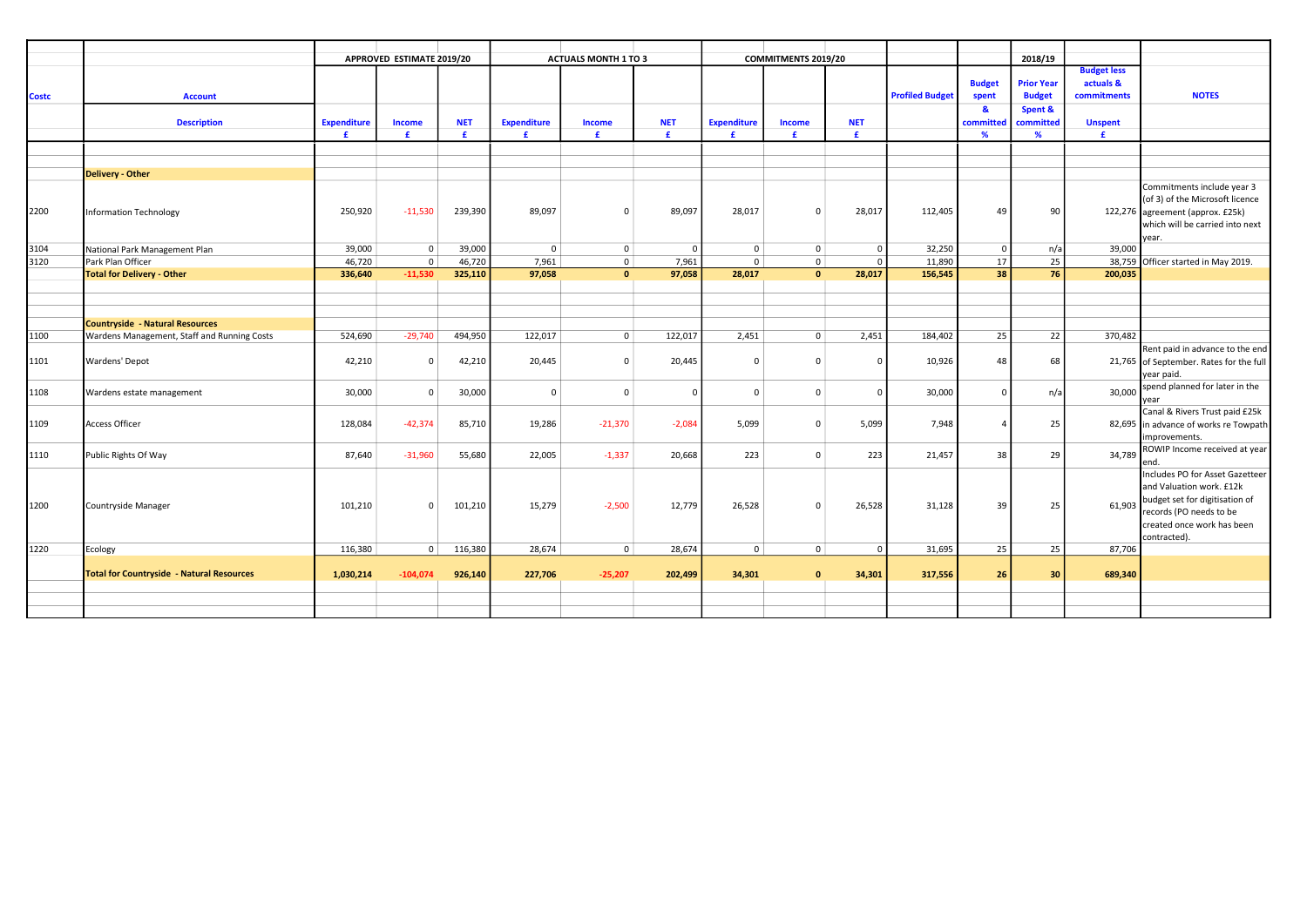|              |                                                        |                    | APPROVED ESTIMATE 2019/20  |            |                    | <b>ACTUALS MONTH 1 TO 3</b> |                |                    | COMMITMENTS 2019/20        |                   |                        |               | 2018/19           |                    |                                 |
|--------------|--------------------------------------------------------|--------------------|----------------------------|------------|--------------------|-----------------------------|----------------|--------------------|----------------------------|-------------------|------------------------|---------------|-------------------|--------------------|---------------------------------|
|              |                                                        |                    |                            |            |                    |                             |                |                    |                            |                   |                        |               |                   | <b>Budget less</b> |                                 |
|              |                                                        |                    |                            |            |                    |                             |                |                    |                            |                   |                        | <b>Budget</b> | <b>Prior Year</b> | actuals &          |                                 |
| <b>Costc</b> | <b>Account</b>                                         |                    |                            |            |                    |                             |                |                    |                            |                   | <b>Profiled Budget</b> | spent         | <b>Budget</b>     | commitments        | <b>NOTES</b>                    |
|              |                                                        |                    |                            |            |                    |                             |                |                    |                            |                   |                        | -8            | Spent &           |                    |                                 |
|              | <b>Description</b>                                     | <b>Expenditure</b> | <b>Income</b>              | <b>NET</b> | <b>Expenditure</b> | <b>Income</b>               | <b>NET</b>     | <b>Expenditure</b> | <b>Income</b>              | <b>NET</b>        |                        | committed     | committed         | <b>Unspent</b>     |                                 |
|              |                                                        | £                  | £                          | £          | £                  | £                           | £.             | £                  | £                          | £                 |                        | %             | %                 | £                  |                                 |
|              |                                                        |                    |                            |            |                    |                             |                |                    |                            |                   |                        |               |                   |                    |                                 |
|              | <b>Countryside - Sustainable Development</b>           |                    |                            |            |                    |                             |                |                    |                            |                   |                        |               |                   |                    |                                 |
| 1105         | Geopark Development Officer                            | 47,160             | $\mathbf 0$<br>$\mathbf 0$ | 47,160     | 9,623<br>27,877    | $-70$                       | 9,553          | $\Omega$           | $\mathbf{0}$               | $\Omega$          | 13,352                 | 20            | 23                | 37,607             |                                 |
| 1120         | Sustainable Tourism                                    | 94,500             | $-200$                     | 94,500     | 36.676             | $-1,651$<br>$\mathbf 0$     | 26,226         | 1,038<br>$\Omega$  | $\mathbf 0$<br>$\mathbf 0$ | 1,038<br>$\Omega$ | 26,365                 | 29<br>24      | 25<br>29          | 67,236             |                                 |
| 1300         | Community Development                                  | 150,130            |                            | 149,930    |                    |                             | 36,676         |                    |                            |                   | 38,577                 |               |                   | 113,254            |                                 |
|              | <b>Total for Countryside - Sustainable Development</b> | 291,790            | $-200$                     | 291,590    | 74,176             | $-1,721$                    | 72,455         | 1,038              | $\mathbf{0}$               | 1,038             | 78,294                 | 25            | 27                | 218,097            |                                 |
|              |                                                        |                    |                            |            |                    |                             |                |                    |                            |                   |                        |               |                   |                    |                                 |
|              |                                                        |                    |                            |            |                    |                             |                |                    |                            |                   |                        |               |                   |                    |                                 |
|              |                                                        |                    |                            |            |                    |                             |                |                    |                            |                   |                        |               |                   |                    |                                 |
|              | <b>Countryside - Public Engagement</b>                 |                    |                            |            |                    |                             |                |                    |                            |                   |                        |               |                   |                    |                                 |
| 4000         | <b>Commercial Manager</b>                              | 49,190             | $-6,000$                   | 43,190     | 11,612             | $\mathbf 0$                 | 11,612         | $\mathbf{0}$       | $\mathbf 0$                | $\Omega$          | 12,525                 | 27            | 23                | 31,578             |                                 |
| 4103         | Retail Stock Management                                | 15,760             | $-5,500$                   | 10,260     | 3,169              | $-939$                      | 2,230          | $\mathbf 0$        | $\Omega$                   | $\Omega$          | 2,583                  | 22            | $-30$             | 8,030              | Budget adjustments to be        |
| 4104         | Abergavenny Information Centre                         | 35,130             | $-32,950$                  | 2,180      | 10,618             | $-2,570$                    | 8,048          | $\Omega$           | $\Omega$                   | $\Omega$          | $-14,333$              | 369           | 938               | $-5,868$           | action in Mth 4 between the     |
| 4107         | Online Shop                                            | 3,630              | $-5,090$                   | $-1,460$   | 1,221              | $-2,110$                    | $-889$         | $\mathbf{0}$       | $\Omega$                   | $\Omega$          | $-397$                 | 61            | 23                | $-571$             | visitor services budgets.       |
| 4108         | <b>Waterfalls Car Parks</b>                            | 90,310             | $-85,750$                  | 4,560      | 16,580             | $-29,322$                   | $-12,742$      | 21,965             | $\Omega$                   | 21,965            | $-5,050$               | 202           | 280               | $-4,663$           | Ongoing negotiations with       |
| 4200         | National Park Visitor Centre                           | 178,760            | $-184,550$                 | $-5,790$   | 40,452             | $-44,259$                   | $-3,808$       | 13,580             | $\mathbf 0$                | 13,580            | 9,271                  | $-169$        | $-29762$          | $-15,562$          | revious tearoom lease holders.  |
| 4210         | Craig Y Nos Country Park                               | 78,660             | $-54,530$                  | 24,130     | 22,871             | $-13,768$                   | 9,102          | 1,485              | $\Omega$                   | 1,485             | 9,225                  | 44            | 33                | 13,543             |                                 |
| 4400         | <b>Public Engagement</b>                               | 367,390            | $-51,750$                  | 315,640    | 78,584             | $-12,629$                   | 65,955         | 7,404              | $\mathbf{0}$               | 7,404             | 78,897                 | 23            | 22                | 242,281            |                                 |
| 4402         | <b>Information Publications</b>                        | $\mathbf 0$        | $\mathbf 0$                | $\Omega$   | $\mathbf 0$        | $-20$                       | $-20$          | $\mathbf 0$        | $\mathbf{0}$               | $\Omega$          | 0                      | n/a           | n/a               | 20                 |                                 |
|              | <b>Total for Countryside - Public Engagement</b>       | 818,830            | $-426,120$                 | 392,710    | 185,107            | $-105,617$                  | 79,488         | 44,434             | $\Omega$                   | 44,434            | 92,721                 | 32            | 38                | 268,788            |                                 |
|              |                                                        |                    |                            |            |                    |                             |                |                    |                            |                   |                        |               |                   |                    |                                 |
|              |                                                        |                    |                            |            |                    |                             |                |                    |                            |                   |                        |               |                   |                    |                                 |
|              |                                                        |                    |                            |            |                    |                             |                |                    |                            |                   |                        |               |                   |                    |                                 |
|              | <b>Planning and Heritage</b>                           |                    |                            |            |                    |                             |                |                    |                            |                   |                        |               |                   |                    |                                 |
| 1205         | <b>Building Conservation</b>                           | 47,870             | $\mathbf 0$                | 47,870     | 9,323              | $\mathbf 0$                 | 9,323          | $\Omega$           | 0                          | $\Omega$          | 12,427                 | 19            | 26                | 38,547             |                                 |
| 1225         | Archaeology                                            | 48,020             | $\mathbf 0$                | 48,020     | 10,168             | $\mathbf 0$                 | 10,168         | 2,000              | $\mathbf 0$                | 2,000             | 12,356                 | 25            | 22                | 35,852             |                                 |
| 3000         | Planning and Heritage Departmental management          | 61,580             | $\mathbf 0$                | 61,580     | 15,260             | $\mathbf 0$                 | 15,260         | $\Omega$           | $\Omega$                   | $\Omega$          | 15,775                 | 25            | 25                | 46,320             |                                 |
| 3100         | Strategy, Policy And Heritage                          | 142,750            | $\mathbf 0$                | 142,750    | 34,231             | $\mathbf 0$                 | 34,231         | $\Omega$           | $\Omega$                   | $\Omega$          | 37,621                 | 24            | 25                | 108,519            |                                 |
|              |                                                        |                    |                            |            |                    |                             |                |                    |                            |                   |                        |               |                   |                    | Payment to Carmarthenshire      |
| 3121         | Minerals                                               | 2,100              | $^{\circ}$                 | 2,100      | $\Omega$           | $\Omega$                    | $\overline{0}$ | 2,000              | $\Omega$                   | 2,000             | 525                    | 95            | 95                |                    | 100 County Council made on a    |
|              |                                                        |                    |                            |            |                    |                             |                |                    |                            |                   |                        |               |                   |                    | quarterly basis.                |
|              |                                                        |                    |                            |            |                    |                             |                |                    |                            |                   |                        |               |                   |                    | Pre application advice slightly |
| 3200         | Development Control                                    | 352,020            | $-215,000$                 | 137,020    | 108,033            | $-51,550$                   | 56,483         | 3,503              | $\Omega$                   | 3,503             | 52,497                 | 44            | 46                | 77,034             | below budget target, No budget  |
|              |                                                        |                    |                            |            |                    |                             |                |                    |                            |                   |                        |               |                   |                    | set for Subscriptions, spend to |
|              |                                                        |                    |                            |            |                    |                             |                |                    |                            |                   |                        |               |                   |                    | date of £5k.                    |
| 3201         | Enforcement                                            | 140,590            | $\mathbf 0$                | 140,590    | 32,355             | $-60$                       | 32,295         | $\mathbf 0$        | $\mathbf 0$                | $\mathbf 0$       | 36,267                 | 23            | 20                | 108,295            |                                 |
| 3202         | Planning Administration & Support                      | 161,010            | $-10,000$                  | 151,010    | 38,797             | $-60$                       | 38,737         | 2,402              | $\Omega$                   | 2,402             | 38,666                 | 27            | 40                | 109,871            |                                 |
| 3203         | <b>Tree Consultancy</b>                                | 10,000             | $\mathbf 0$                | 10,000     | 1,800              | $\mathbf 0$                 | 1,800          | $^{\circ}$         | $\mathbf 0$                | $\Omega$          | 2,499                  | 18            | 108               | 8,200              |                                 |
|              | <b>Total for Planning and Heritage</b>                 | 965,940            | $-225.000$                 | 740,940    | 249,967            | $-51,670$                   | 198,297        | 9,905              | $\mathbf{0}$               | 9,905             | 208,633                | 28            | 31                | 532,738            |                                 |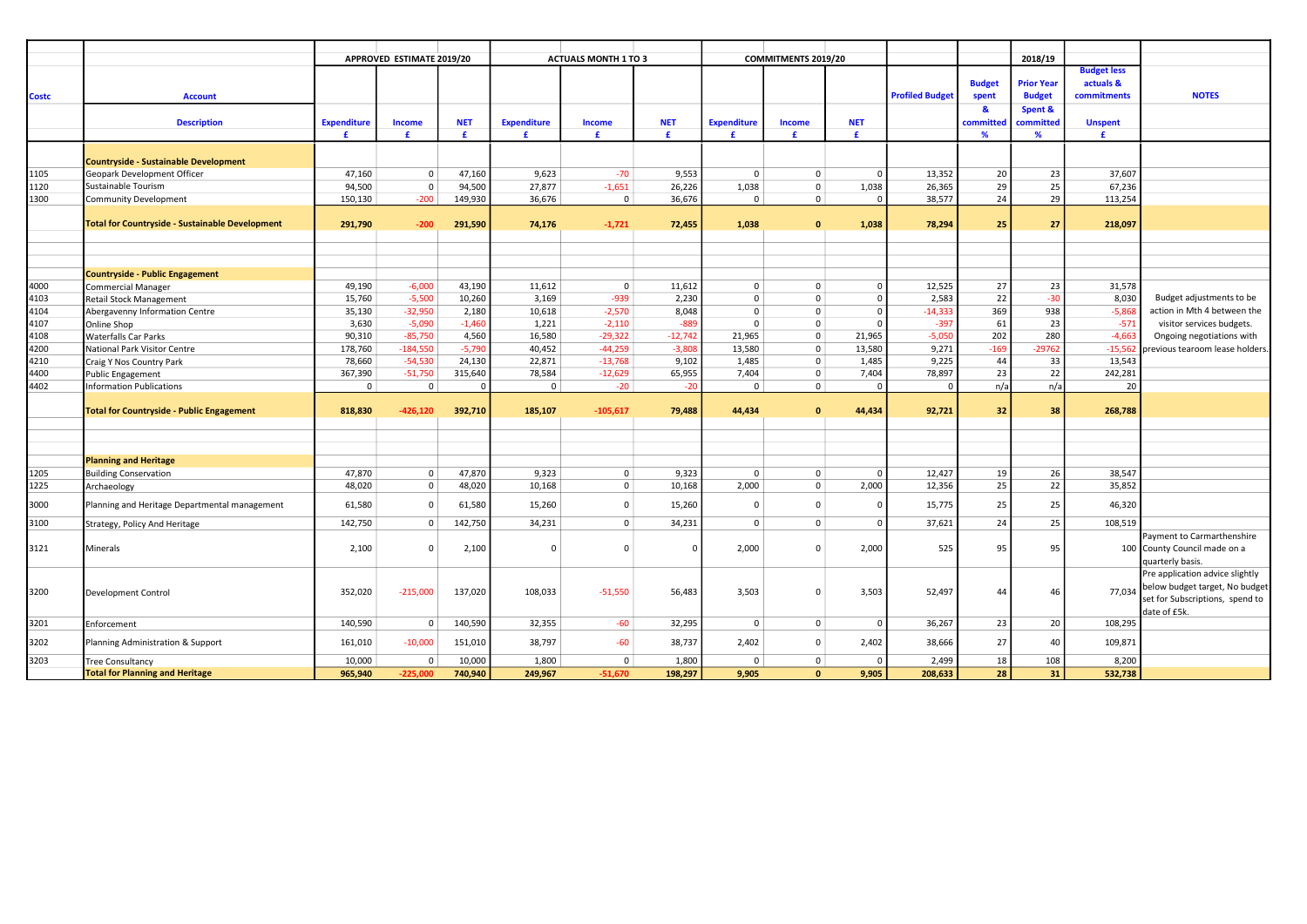|              |                                                                                |                    | APPROVED ESTIMATE 2019/20 |            |                    | <b>ACTUALS MONTH 1 TO 3</b> |                |                    | COMMITMENTS 2019/20 |              |                        |               | 2018/19           |                    |                                                                                                 |
|--------------|--------------------------------------------------------------------------------|--------------------|---------------------------|------------|--------------------|-----------------------------|----------------|--------------------|---------------------|--------------|------------------------|---------------|-------------------|--------------------|-------------------------------------------------------------------------------------------------|
|              |                                                                                |                    |                           |            |                    |                             |                |                    |                     |              |                        |               |                   | <b>Budget less</b> |                                                                                                 |
|              |                                                                                |                    |                           |            |                    |                             |                |                    |                     |              |                        | <b>Budget</b> | <b>Prior Year</b> | actuals &          |                                                                                                 |
| <b>Costc</b> | <b>Account</b>                                                                 |                    |                           |            |                    |                             |                |                    |                     |              | <b>Profiled Budget</b> | spent         | <b>Budget</b>     | commitments        | <b>NOTES</b>                                                                                    |
|              |                                                                                |                    |                           |            |                    |                             |                |                    |                     |              |                        | ୍ୟୁ           | Spent &           |                    |                                                                                                 |
|              | <b>Description</b>                                                             | <b>Expenditure</b> | <b>Income</b>             | <b>NET</b> | <b>Expenditure</b> | <b>Income</b>               | <b>NET</b>     | <b>Expenditure</b> | <b>Income</b>       | <b>NET</b>   |                        | committed     | committec         | <b>Unspent</b>     |                                                                                                 |
|              |                                                                                | £                  | £                         | £          | £.                 | £                           | £              | £.                 | £                   | £            |                        | %             | %                 | £                  |                                                                                                 |
|              |                                                                                |                    |                           |            |                    |                             |                |                    |                     |              |                        |               |                   |                    |                                                                                                 |
|              |                                                                                |                    |                           |            |                    |                             |                |                    |                     |              |                        |               |                   |                    |                                                                                                 |
|              | <b>Planning Revenue projects</b>                                               |                    |                           |            |                    |                             |                |                    |                     |              |                        |               |                   |                    |                                                                                                 |
| 3102         | Local Development Plan                                                         | 58,700             | $\Omega$                  | 58,700     | 16,840             | $\Omega$                    | 16,840         | 21,207             | $\Omega$            | 21,207       | 15,425                 | 65            | 21                |                    | Spend & commitments coded<br>20,653 to general hired / contracted<br>totalling £29k, no budget. |
| 3204         | Section 106 Receipts and Payments                                              | $\mathbf 0$        | $\mathbf 0$               | $\Omega$   | $\mathbf 0$        | $-19,360$                   | $-19,360$      | $^{\circ}$         | $\mathbf 0$         | $\Omega$     | $\mathbf 0$            | n/a           | n/a               |                    | 19,360 Income re S106 agreement.                                                                |
|              | <b>Total for Planning Revenue projects</b>                                     | 58,700             | $\Omega$                  | 58,700     | 16,840             | $-19,360$                   | $-2,520$       | 21,207             | $\Omega$            | 21,207       | 15,425                 | 32            | 21                | 40,013             |                                                                                                 |
|              |                                                                                |                    |                           |            |                    |                             |                |                    |                     |              |                        |               |                   |                    |                                                                                                 |
|              | <b>Capital Projects</b>                                                        |                    |                           |            |                    |                             |                |                    |                     |              |                        |               |                   |                    |                                                                                                 |
| 1112         | Gunpowder Works HLF project                                                    | 74,360             | $-54,300$                 | 20,060     | 15,639             | 58,156                      | 73,796         | 122,508            | $\mathbf 0$         | 122,508      | 37,169                 | 979           | 530               |                    | -176,244 Outstanding HLF grant - £58k.                                                          |
| 1800         | Wardens Capital Improvement Projects                                           | 83,530             | $-54,000$                 | 29,530     | 13,716             | $-68,683$                   | $-54,967$      | 1,550              | $\Omega$            | 1,550        | 23,750                 | $-181$        | $-123$            |                    | 82,947 Budget adjustment pending.                                                               |
| 1801         | Coedydd Nedd y Mellte SAC                                                      | 21,000             | $\pmb{0}$                 | 21,000     | $\mathbf 0$        | $\mathbf 0$                 | $\mathbf 0$    | 9,937              | $\mathbf{0}$        | 9,937        | 21,000                 | 47            | $\Omega$          | 11,063             |                                                                                                 |
| 1802         | <b>Green Growth Fund</b>                                                       | 320,000            | $^{\circ}$                | 320,000    | $\overline{0}$     | $\Omega$                    | $\overline{0}$ | $\Omega$           | $\Omega$            | $\Omega$     | 320,000                | $\Omega$      | $\Omega$          | 320,000            | Budget revision pending-<br>projects under review.                                              |
| 1803         | Solar Panel installation project                                               | $\Omega$           | $\Omega$                  | $\Omega$   | 4,309              | $\mathbf 0$                 | 4,309          | 19,842             | 0                   | 19,842       | 0                      | n/a           | 0                 | $-24,151$          | budget adjustment pending for<br>final phase of the project                                     |
| 1804         | Access and upland improvement Projects                                         | 130,000            | $\mathbf{0}$              | 130,000    | $\mathbf 0$        | $\pmb{0}$                   | $\mathbf 0$    | $^{\circ}$         | $\mathbf 0$         | $\mathbf{0}$ | 130,000                | 0             | $\mathbf 0$       |                    | 130,000 procurement underway.                                                                   |
| 1805         | <b>EV Charging Points Project</b>                                              | 7,576              | $\mathbf 0$               | 7,576      | $\mathbf 0$        | $\Omega$                    | $\mathsf 0$    | 6,999              | $\Omega$            | 6,999        | 7,576                  | 92            | 15                | 577                | work completed, invoice<br>ending.                                                              |
| 1807         | Miles without Stiles, Wheelchair provision                                     | 30,000             | $\mathbf 0$               | 30,000     | $\mathbf 0$        | $\mathbf 0$                 | $\mathbf 0$    | $^{\circ}$         | $\Omega$            | $^{\circ}$   | 30,000                 | $\Omega$      | n/a               | 30,000             |                                                                                                 |
| 1810         | Wales Way Infrastructure and interpretation                                    | 107,320            | $-100,000$                | 7,320      | 20,317             | $-44,386$                   | $-24,070$      | 49,293             | $\Omega$            | 49,293       | 107,320                | 345           | n/a               | $-17,903$          | Grant received in advance                                                                       |
| 4801         | Geopark Centre project - Craig y nos CP                                        | 30,000             | $\pmb{0}$                 | 30,000     | $\mathbf 0$        | $\Omega$                    | $\mathbf 0$    | 20,724             | $\mathbf 0$         | 20,724       | 30,000                 | 69            | $\Omega$          |                    | 9,276 order for installation                                                                    |
| 5304         | Appropriations to/from Capital Grants Unapplied and<br><b>Capital Receipts</b> | $\Omega$           | $-530,590$                | $-530,590$ | $\overline{0}$     | $\Omega$                    | $\overline{0}$ | $\Omega$           | $\Omega$            | $\Omega$     | $-9,530$               | $\Omega$      | n/a               | $-530,590$         | grants to be applied in year for<br>capital projects                                            |
|              | <b>Total for Capital Projects</b>                                              | 803,786            | -738.890                  | 64,896     | 53,981             | $-54.913$                   | $-932$         | 230,853            | $\Omega$            | 230,853      | 697,285                | 354           | 109               | $-165,025$         |                                                                                                 |
|              |                                                                                |                    |                           |            |                    |                             |                |                    |                     |              |                        |               |                   |                    |                                                                                                 |
|              | <b>OTHER</b>                                                                   |                    |                           |            |                    |                             |                |                    |                     |              |                        |               |                   |                    |                                                                                                 |
| 5340         | <b>Interest received</b>                                                       | $\Omega$           | $-4,800$                  | $-4,800$   | $\mathbf{0}$       | $-3,904$                    | $-3,90$        | $\Omega$           | $\Omega$            |              | $-1,200$               | 81            |                   | $-896$             |                                                                                                 |
| 5205         | <b>Filming Fees and Green Electricity Receipts</b>                             | $\Omega$           | $-30,000$                 | $-30,000$  | $\mathbf 0$        | $\Omega$                    |                | $\Omega$           | $\Omega$            |              | $-7,500$               | $\Omega$      | $-1$              | $-30,000$          |                                                                                                 |
|              |                                                                                |                    |                           |            |                    |                             |                |                    |                     |              |                        |               |                   |                    | planned savings yet to be                                                                       |
| 5299         | <b>Unallocated Budgets</b>                                                     | $-6,143$           | $\mathbf 0$               | $-6,143$   | $\overline{0}$     | $\Omega$                    |                | $\Omega$           | $\Omega$            |              | $\Omega$               | $\Omega$      | n/a               |                    | $-6,143$ actioned                                                                               |
|              |                                                                                |                    |                           |            |                    |                             |                |                    |                     |              |                        |               |                   |                    |                                                                                                 |
|              | <b>CONTRIBUTIONS TO/FROM EARMARKED RESERVES</b>                                |                    |                           |            |                    |                             |                |                    |                     |              |                        |               |                   |                    |                                                                                                 |
|              | Contribution to reserves                                                       | $\Omega$           | 13,000                    | 13,000     | $\mathbf 0$        | $\mathbf 0$                 | $\mathbf 0$    | $^{\circ}$         | $\Omega$            | $\Omega$     | $\Omega$               | $\Omega$      | $\Omega$          | 13,000             |                                                                                                 |
|              | <b>Contribution from reserves</b>                                              | $\Omega$           | $-284,073$                | $-284,073$ | $\mathbf 0$        | $\Omega$                    | $\Omega$       | $\Omega$           | $\mathbf{0}$        | $\Omega$     | $-37,116$              | $\Omega$      | $\Omega$          | $-284,073$         |                                                                                                 |
|              |                                                                                |                    |                           |            |                    |                             |                |                    |                     |              |                        |               |                   |                    |                                                                                                 |
|              | <b>TOTAL - OTHER</b>                                                           | $-6,143$           | $-305,873$                | $-312,01$  | $\Omega$           | $-3,904$                    | $-3,904$       | $\Omega$           | $\Omega$            |              | $-45,816$              | 81            | n/a               | $-308,112$         |                                                                                                 |
| 2100         | <b>GRAND TOTAL</b>                                                             | 6,324,750          | $-2.377.798$              | 3,946,952  | 1,383,639          | $-172,959$                  | 1,210,679      | 716,645            | $\Omega$            | 716,645      | 2,141,360              | 49            | 58                | 2,019,628          |                                                                                                 |